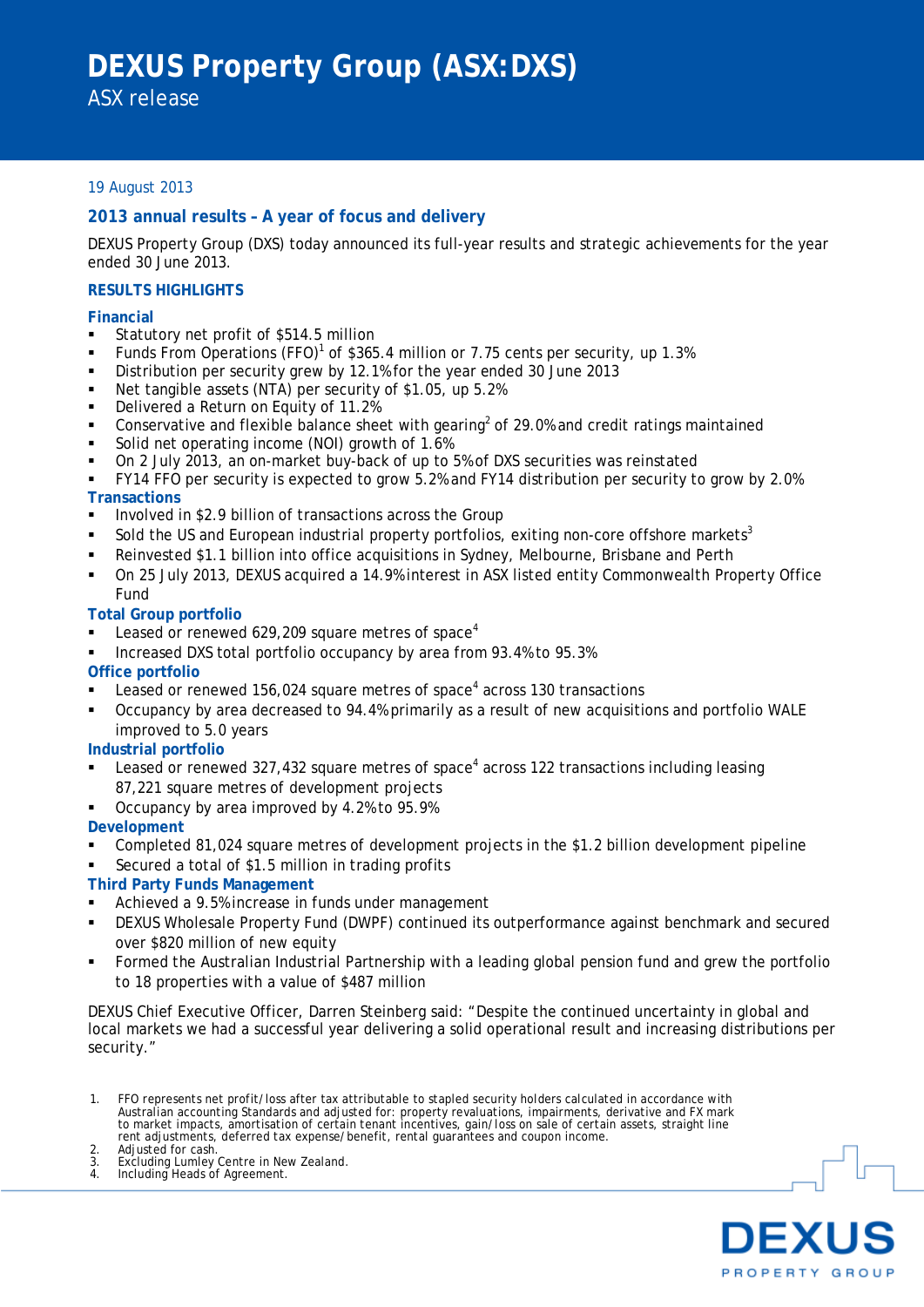DEXUS generated a net profit attributable to stapled security holders after tax of \$514.5 million for the year ended 30 June 2013, compared to \$181.1 million for the prior year. The change primarily reflected higher revaluation gains in FY13 compared to FY12.

Over the 12 months to 30 June 2013, DXS achieved a total security holder return<sup>5</sup> of 22.1%.

### **Strategic progress**

Darren Steinberg said: "In a tough operating environment, we delivered on all of our strategic objectives which we announced in August 2012.

"We have refocused the business, concentrating on maximising value, improving earnings and investing in our target markets. We undertook a significant number of transactions, selling non-core offshore properties well ahead of our expected timeframe and reinvesting the funds into quality Australian CBD office properties.

"We leveraged our core capabilities to drive the office portfolio performance to further our objective of being the leader in office, achieving leasing success that resulted in increased property valuations.

"We were able to reposition the business while actively and prudently managing our capital which improved the cost, duration and diversity of our debt, creating a solid foundation for further acquisition opportunities."

#### **Transactions**

DEXUS undertook a total of \$2.9 billion transactions across the Group, divesting non-core properties in offshore markets and reinvesting into the Australian office market. The activity, which was completed without impacting earnings, strengthened the DEXUS platform and increased the composition of the listed DXS portfolio towards Australian office.

The sale of the US portfolio for US\$617 million across three transactions achieved a 12% premium to prior book value. DXS's reinvestment of \$1.1 billion into Australian office markets included:

- a 50% interest in 12 Creek Street, Brisbane
- **a** 100% interest in 50 Carrington Street, Sydney
- a 25% interest in Grosvenor Place, Sydney
- a 50% interest in 39 Martin Place, Sydney
- a 50% interest in 2-4 Dawn Fraser Avenue, Sydney Olympic Park
- a 100% interest in 40 Market Street, Melbourne
- a 50% interest in fund-through investments at 480 Queen Street, Brisbane and Kings Square, Perth

The major benefit of these acquisitions has been the enhancement to investor returns through the improvement in the quality of DEXUS's earnings.

On 25 July 2013, DEXUS entered into a forward contract to acquire a 14.9% interest in the ASX listed Commonwealth Property Office Fund (CPA). Consistent with other acquisitions and divestments made by the Group over the past 18 months, DEXUS will continue to demonstrate a disciplined approach to generate attractive risk adjusted returns.

## **FINANCIAL RESULTS**

Statutory net profit: \$514.5 million (2012: \$181.1 million) FFO: \$365.4 million (2012: \$367.8 million) FFO per security: 7.75 cents (2012: 7.65 cents) Distribution per security: 6.00 cents (2012: 5.35 cents) Total assets: \$7.8 billion (2012: \$7.4 billion)

5. DXS share price appreciation plus distributions paid.

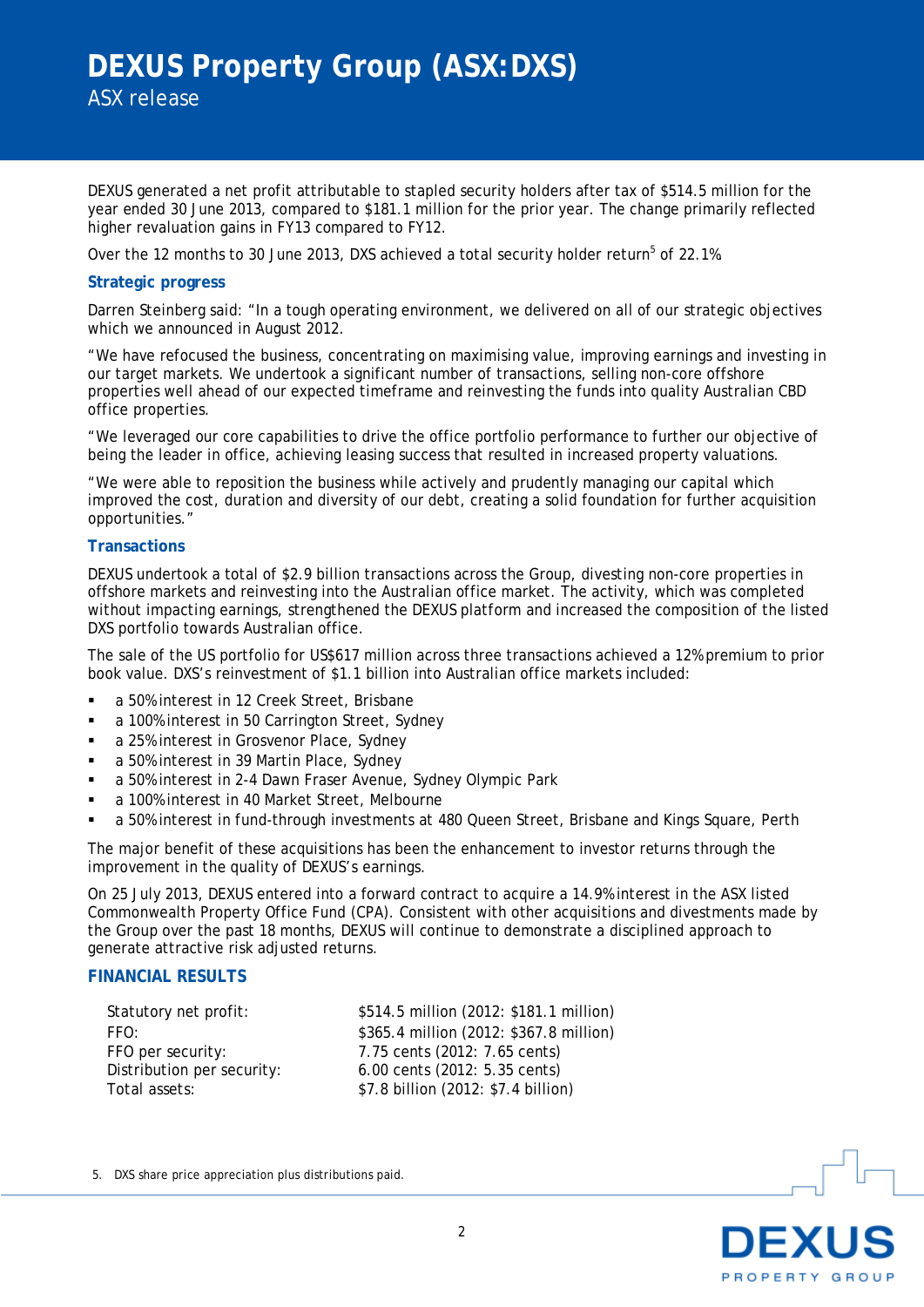Chief Financial Officer, Craig Mitchell said: "In a busy year of transactional activity, we delivered a solid operational result, meeting our earnings guidance of 7.75 cents per security for the 12 months ended 30 June 2013 and increasing distributions per security by 12.1%."

Net profit attributable to stapled security holders after tax for the year to 30 June 2013 was \$514.5 million. FFO was \$365.4 million underpinned by solid like-for-like income growth of 1.6% across the total portfolio.

Strong valuation gains were the primary driver of a 5.2 cent increase in NTA per security to \$1.05. DEXUS calculates Return on Equity (ROE) by adding the change in NTA per security over the year to the income distribution paid to security holders during the year. DEXUS delivered a ROE for the 12 months to 30 June 2013 of 11.2% which is ahead of its target of 9-10% per annum through the cycle.

Distributions per security was 6.00 cents for the year, up 12.1% and the final distribution for the six months ended 30 June 2013 of 3.11 cents per security will be paid to security holders on 30 August 2013.

#### **PORTFOLIO UPDATE**

#### **Total portfolio metrics**

| Portfolio value:         | \$7.3 billion                      |
|--------------------------|------------------------------------|
| Total area:              | 1.8 million square metres          |
| Area leased during year: | 483,456 square metres <sup>6</sup> |

|                                    | 30 June 2013 | 30 June 2012 |
|------------------------------------|--------------|--------------|
| Occupancy by area                  | 95.3%        | 93.4%        |
| Occupancy by income                | 94.9%        | 95.8%        |
| WALE by income                     | 4.8 years    | 4.7 years    |
| Retention rate (rolling 12 months) | 71%          | n/a          |

## **Valuations**

Leasing success, the weight of capital seeking quality Australian office property and recent transactional evidence all contributed to a \$191 million or 3.5% increase in valuations on prior book values across the office portfolio. The DXS office portfolio's weighted average capitalisation rate tightened 13 basis points from 7.30% to 7.17% at 30 June 2013.

Increasing investor demand for prime quality industrial properties is being offset by the discounting of valuations for secondary properties and those with leasing risk. This has resulted in DXS's industrial portfolio experiencing a moderate uplift in valuations of \$5.8 million or 0.4% on prior book values.

Darren Steinberg said: "The weight of capital seeking quality Australian office and industrial buildings will contribute to a further tightening of capitalisation rates in buildings with strong fundamentals over the next 12 to 18 months. Recent transactional evidence supports this view. We are expecting a further 15 to 25 basis points tightening across our portfolio over the coming year."

#### **Office portfolio**

| Portfolio value:           | \$5.7 billion                      |
|----------------------------|------------------------------------|
| Total area:                | 682,207 square metres              |
| Area leased during period: | 156,024 square metres <sup>6</sup> |

|                                            | 30 June 2013 | 30 June 2012 |
|--------------------------------------------|--------------|--------------|
| Occupancy by area                          | 94.4%        | 97.1%        |
| Occupancy by income                        | 94.6%        | 96.8%        |
| WALE by income                             | 5.0 years    | 4.9 years    |
| Average incentive                          | 12.2%        | 17.3%        |
| Average rental increase/(decrease) in rent | $(0.1)$ %    | 4.6%         |
| Retention rate (rolling 12 months)         | 72%          | 66%          |

6. Including Heads of Agreement.

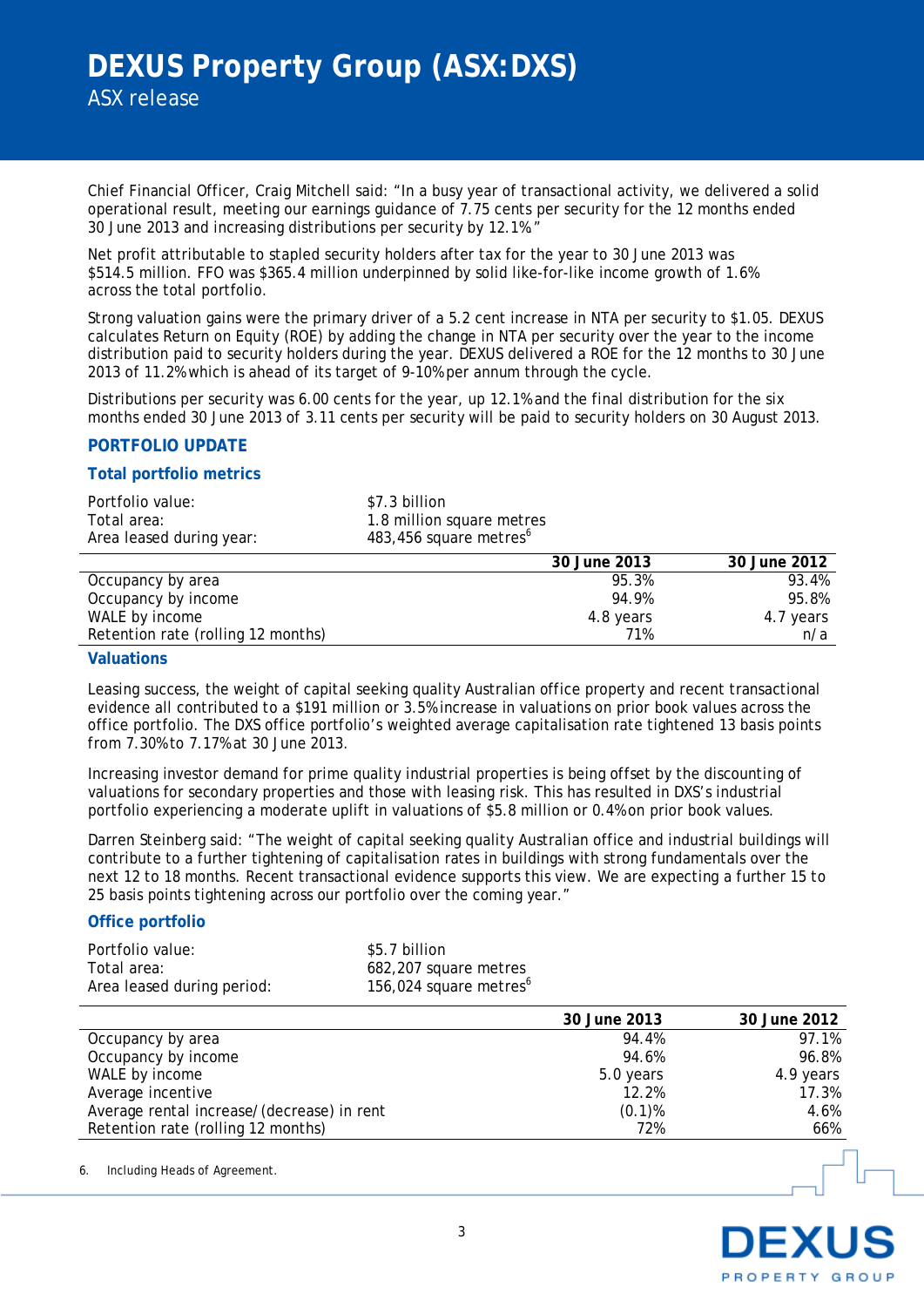The DXS office portfolio comprises over 87% of prime grade properties located in the Sydney, Melbourne, Brisbane and Perth CBD markets.

Kevin George, Executive General Manager, Office and Industrial said: "We have achieved pleasing results in a difficult operating environment. We expect tenant demand to remain subdued in the near term as weak business confidence continues to impact office fundamentals.

"Despite the current conditions, our focus on forward leasing positioned the portfolio well, shown through the reduction in FY14 expiries to 5.6% and strong expected like-for-like office income growth."

The office portfolio delivered a strong total return for the 12 months to 30 June 2013 of 10.6% driven by underlying rental growth and improved property values. NOI increased by \$27.5 million to \$317.4 million underpinned by like-for-like income growth of 1.8%.

DEXUS's proactive leasing approach resulted in the leasing of 156,024 square metres during the year representing 16% of the office portfolio. Occupancy across the office portfolio was 94.4%, impacted primarily by the acquisitions made during the year and the Government vacating 14 Moore Street, Canberra. The weighted average lease duration improved marginally to 5.0 years and tenant retention increased by 6% from 30 June 2012 to 72% at 30 June 2013.

New rents were down 0.1% on average compared with prior rents, with average incentives across all leases of 12.2% (2012: 17.3%). On a comparable basis, excluding leases where no incentives were given, new commencing face rents were 4.3% higher than prior rents with average incentives of 21.1%.

Key leasing successes included:

- Over 23,000 square metres leased at Australia Square, Sydney including key lease renewals with Ninemsn and Origin Energy for six year lease terms and HWL Ebsworth for 13 years
- Lend Lease extended its lease to March 2019 over 17,547 square metres at 30 The Bond in Sydney
- The Victorian State Government renewed 23,528 square metres for a further five years at 8 Nicholson Street, Melbourne
- Early leasing progress at newly acquired properties including
	- 50 Carrington Street, Sydney, 82% of total space has now been committed up from 61% on acquisition in November 2012
	- 39 Martin Place, Sydney, 82% of total space has now been committed up from 75% on acquisition in February 2013

## **Industrial portfolio**

| Portfolio value:           | \$1.6 billion                      |
|----------------------------|------------------------------------|
| Total area:                | 1,093,267 square metres            |
| Area leased during period: | 327,432 square metres <sup>7</sup> |

|                                            | 30 June 2013 | 30 June 2012 |
|--------------------------------------------|--------------|--------------|
| Occupancy by area                          | 95.9%        | 91.7%        |
| Occupancy by income                        | 96.1%        | 92.8%        |
| WALE by income                             | 4.1 years    | 4.4 years    |
| Average incentive                          | 7.9%         | 5.6%         |
| Average rental (decrease)/increase in rent | $(2.4)\%$    | $(5.0)\%$    |
| Retention rate (rolling 12 months)         | 70%          | 59%          |

DEXUS has a strong track record in using its industrial capabilities to deliver high quality industrial product to the market, targeting the key metropolitan markets of Sydney, Melbourne and Brisbane and ensuring its properties are located close to multi-modal infrastructure and employment hubs.

7. Including Heads of Agreement.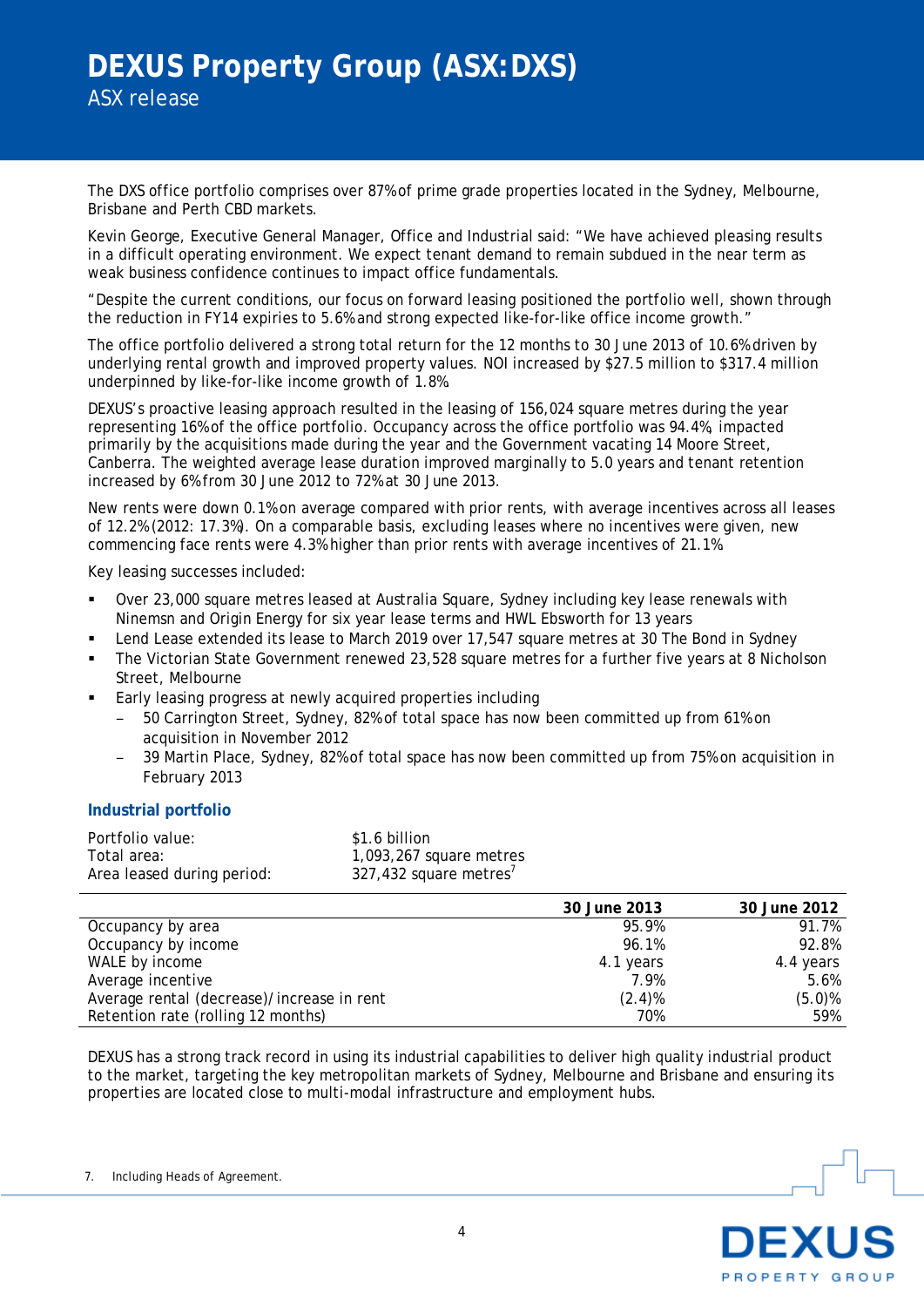Kevin George said: "Strong tenant relationships and a well-located quality portfolio of industrial facilities have driven increased retention and significantly improved occupancy levels. Through proactively pursuing all operational targets, strong investor returns were secured for the period including a 1.1% increase in like-for-like income and a portfolio total return of 8.8%."

Occupancy increased by 4.2% to 95.9% and the weighted average lease expiry decreased slightly to 4.1 years. During the year 327,432 square metres of industrial space was leased across 122 lease deals, including 87,221 square metres of development leasing.

Key leasing successes included a number of long-term vacancies at:

- **1 Garigal Road, Belrose for a 10 year lease over 10,605 square metres**
- Pound Road West, Dandenong for a seven year lease over 7,607 square metres
- Silverwater industrial estate a total of 6,349 square metres leased on average terms of 5.5 years, improving occupancy from 66% to 100%

#### **Developments**

The Group has a \$2.9 billion pipeline across its DXS listed portfolio and third party funds management business. DEXUS grew and diversified its \$1.2 billion DXS development pipeline in FY13 to include high quality industrial and office developments, trading and repositioning opportunities and development fundthrough investments.

Kevin George said: "We made significant progress on our development pipeline, utilising our development expertise to complete six prime industrial properties in New South Wales, Queensland and Victoria across 81,024 square metres and valued at \$106.9 million.

"Industrial tenants continue to seek new, modern facilities with higher specifications located close to major road networks and we successfully leased over 80,000 square metres of industrial development space, including achieving 100% occupancy on completed developments at The Quarry at Greystanes.

"We delivered \$1.5 million in trading profits against our \$4 million target, driven by a management decision to defer the sale of trading properties in order to maximise returns. Our trading profit target for FY14 is \$4-5 million."

## **Corporate Responsibility & Sustainability (CR&S)**

DEXUS creates values for all of its stakeholders by integrating CR&S objectives into every aspect of business operations.

Kevin George said: "Our commitment to energy efficiency delivered positive results in energy consumption in our office and industrial portfolio, achieving real cost savings and assisting in reduced let-up times, tenant retention and property valuations."

For the 12 months to 30 June 2013, DEXUS achieved notable reductions in comparable energy and water consumption and greenhouse gas emissions across the Group's total portfolio. There was a 7.7% reduction in greenhouse gas emissions per square metre, and energy and water consumption were down by 7.5% and 0.7% respectively.

DEXUS exceeded environmental performance objectives across the DXS office portfolio, achieving an average 4.7 star NABERS Energy rating against its 4.5 star target and an average NABERS Water rating of 3.5 stars as at 31 December 2012 in line with its target. Energy improvements achieved in the office portfolio resulted in savings of \$5.3 million per annum and reductions in tenant outgoings.

DEXUS achieved carbon neutrality at its Melbourne office and for the third consecutive year at its head office in Sydney as a result of sustainability initiatives and credit offsets purchased from Australian forest projects.

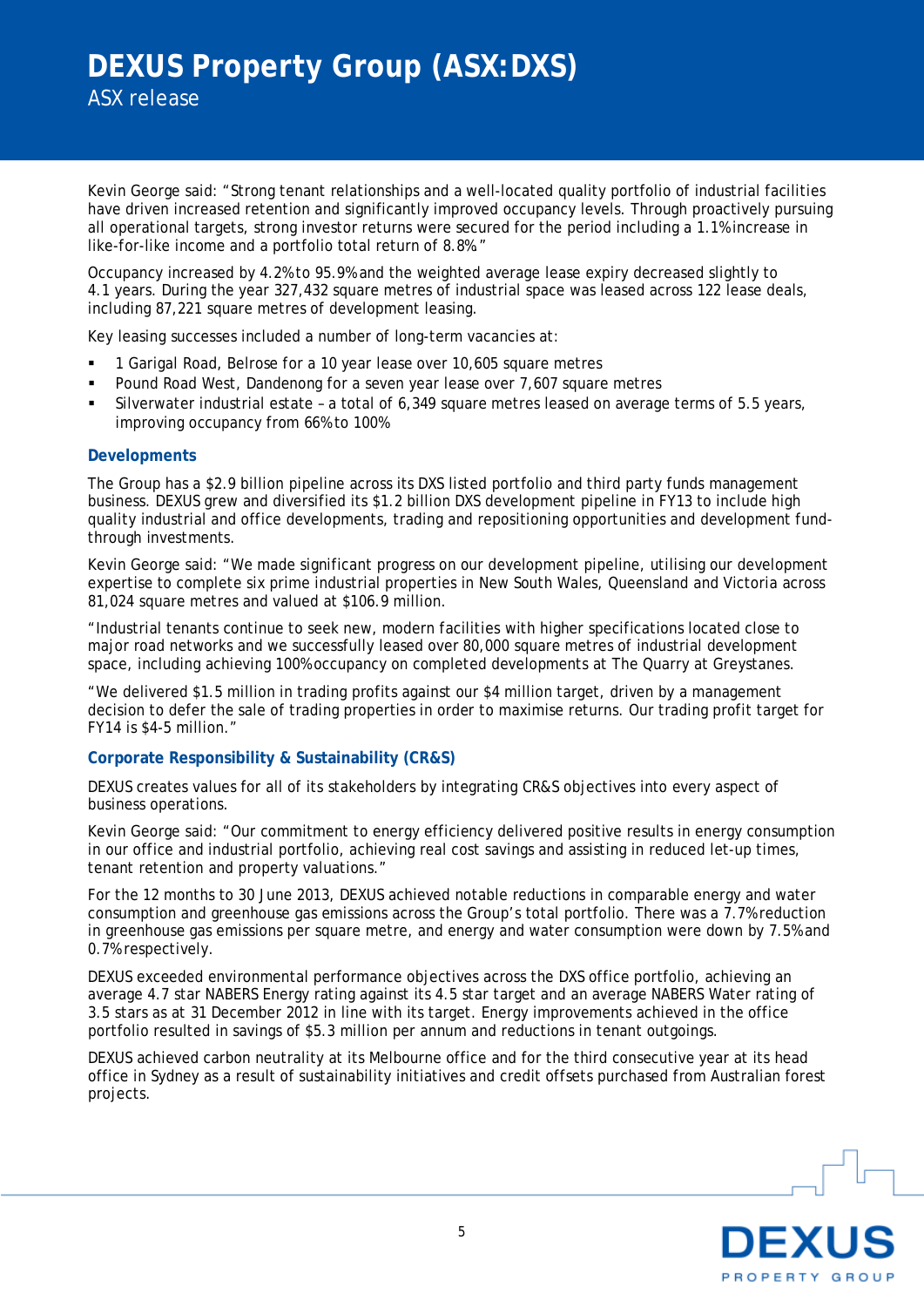## **CAPITAL MANAGEMENT**

| Key metrics                        | 30 June 2013 | 30 June 2012 |
|------------------------------------|--------------|--------------|
| Gearing                            | 29.0%        | 27.2%        |
| Duration of debt                   | 5.4 years    | 4.2 years    |
| Cost of debt                       | 5.9%         | 6.1%         |
| Hedged debt                        | 64%          | 73%          |
| Undrawn facilities (approximately) | \$0.3bn      | \$0.6bn      |

As part of the Group's continued strategic and active approach to capital management, over \$1 billion of new funding was secured, through the Australian Medium Term Note (MTN) market and the US Private Placement (USPP) market, improving the cost and diversity of funding and increasing the duration of debt to over 5 years.

Craig Mitchell said: "In what is a very pleasing endorsement of our active capital and risk management approach, our USPP offering was five times oversubscribed resulting in the pricing of a long-dated USPP for US\$300 million."

DEXUS was active in the MTN market, refinancing short-dated debt with long-dated notes, raising \$235 million including \$135 million in taps through responding to reverse enquiry from investors.

Following the sale of the US portfolio, DEXUS further restructured its debt book retaining long dated 144A bonds and ensuring it had no debt maturities until July 2014.

DEXUS chose not to extend its on-market securities buy-back which commenced in April 2012, following the successful redeployment of US sale proceeds into new office acquisitions and improved share market performance, resulting in 64% of the targeted \$200 million buy-back being completed. Post balance date on 2 July 2013, a buy-back of up to 5% of DXS securities was reinstated as a result of share market volatility, providing the flexibility for DEXUS to acquire DXS securities on-market with a focus on enhancing value and returns to investors.

Craig Mitchell said: "Our balance sheet remains strong with gearing at 29% and limited short term refinancing requirements. Upon completion of 480 Queen Street, Brisbane and Kings Square, Perth, pro-forma gearing increases by approximately 4%, comfortably within our target range of 30-40%. Our residual gearing capacity positions us well for potential acquisitions should suitable opportunities arise."

As at 30 June 2013, the weighted average cost of debt is 5.9%, average duration of debt is 5.4 years and headroom is approximately \$0.3 billion. DEXUS is comfortably inside all covenant limits and its credit ratings of BBB+ and Baa1, both with stable outlooks, were reaffirmed during the year.

## **THIRD PARTY FUNDS MANAGEMENT**

Over the year, DEXUS advanced its objective of being the wholesale partner of choice, growing funds under management by 9.5% to \$6.1 billion. Further diversifying its capital sources, DEXUS established and grew a new capital partnership, the \$0.5 billion Australian Industrial Partnership, and jointly acquired four core office properties with DWPF.

DWPF outperformed its benchmark over one, three and five years and secured over \$820 million of equity over the year, including \$348 million from a pro-rata offer.

Craig Mitchell said: "DWPF's successful equity raising, undertaken in a competitive market, builds on the Fund's track record of attracting capital and adds to the more than \$2 billion secured since 2010 from domestic and offshore investors."